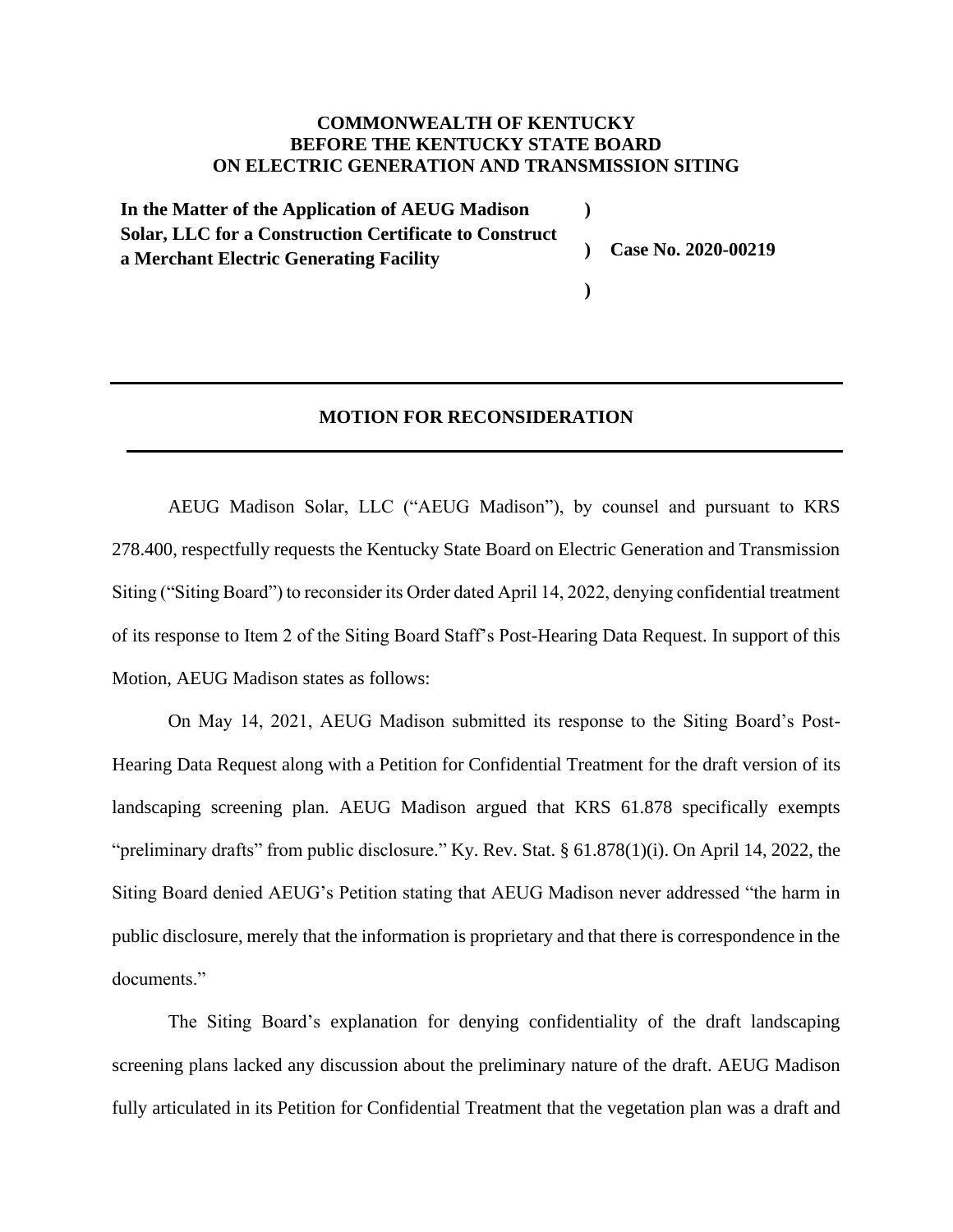was not final, AEUG Madison would continue to revise the draft, and that the preliminary disclosure of draft information would result in a proprietary disadvantage for the company.<sup>1</sup> Therefore, it clearly fits the exemption for public disclosure because it is a "preliminary" document.

The Siting Board has previously granted confidential treatment for similar documents. On July 30, 2021, the Siting Board afforded AEUG Fleming Solar, LLC ("AEUG Fleming") confidential treatment for its draft viewshed mitigation study. AEUG Fleming presented similar arguments as AEUG Madison in its April 20, 2021, Second Petition for Confidential Treatment relating to the protection of preliminary information from disclosure.<sup>2</sup> In that matter, the Siting Board held the preliminary study as confidential.<sup>3</sup>

AEUG Madison moves the Siting Board to grant confidential treatment of preliminary documents consistently. KRS 61.878(1)(i) authorizes the Siting Board to give movants confidential treatment for preliminary documents. Therefore, AEUG Madison requests reconsideration of the Siting Board's Order and confidential treatment of its draft landscaping screening plan.

In further support of this Motion, AEUG Madison is contemporaneously filing the buffering plan that it submitted to the Madison County Planning and Zoning Commission. It is not AEUG Madison's intention to curtail the public from fully reviewing all relevant documents surrounding this project. AEUG Madison simply asks that draft, not-final documents remain confidential. To promote project transparency, the filing of the December 2021 buffering plan will

<sup>1</sup> For the purposes of this Petition for Reconsideration, AEUG Madison adopts and incorporates its arguments from its May 14, 2021, Petition for Confidential Treatment.

<sup>&</sup>lt;sup>2</sup> In the Matter of the Application of AEUG Fleming Solar, LLC for a Construction Certificate to Construct a Merchant Electric Generating Facility, Case No. 2020-00219, Petition for Confidential Treatment (April 20, 2021). <sup>3</sup> In the Matter of the Application of AEUG Fleming Solar, LLC for a Construction Certificate to Construct a

Merchant Electric Generating Facility, Case No. 2020-00219, Order at 4 (July 30, 2021).